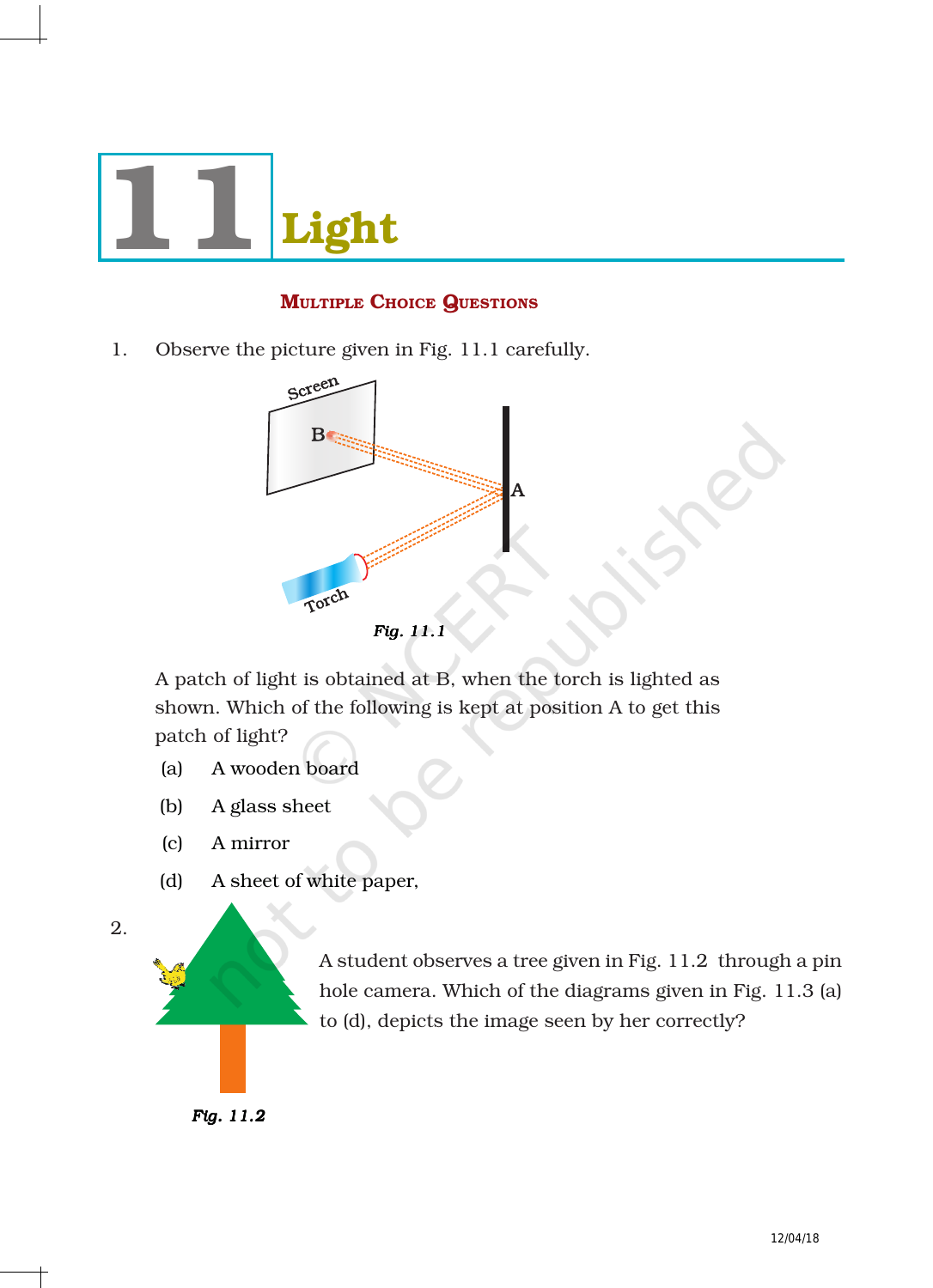

3. Four students A, B, C and D looked through pipes of different shapes to see a candle flame as shown in Fig. 11.4.



Who will be able to see the candle flame clearly?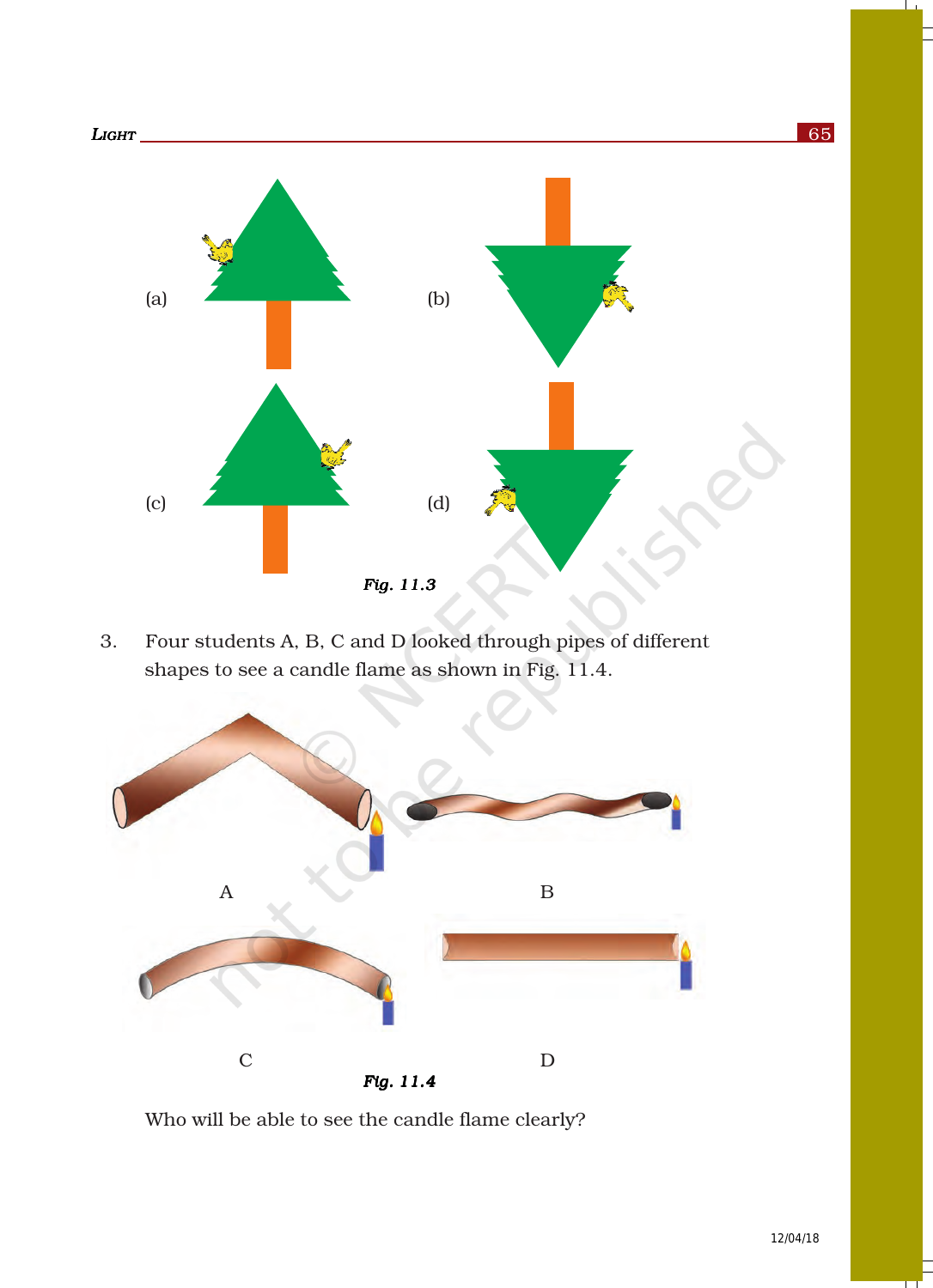- (a) A (b) B (c) C (d) D
- 4. Which of the following is/are not always necessary to observe a shadow?
	- (a) Sun (b) Screen
	- (c) Source of light (d) Opaque object
- 5. Paheli observed the shadow of a tree at 8:00 a.m., 12:00 noon and 3:00 p.m. Which of the following statements is closest to her observation about the shape and size of the shadow?
	- (a) The shape of the shadow of the tree changes but the size remains the same.
	- (b) The size of the shadow of the tree changes but the shape remains the same.
	- (c) Both the size and shape of the shadow of the tree change.
	- (d) Neither the shape nor the size of the shadow changes.
- 6. Which of the following can never form a circular shadow?
	- (a) A ball
	- (b) A flat disc
	- (c) A shoe box
	- (d) An ice cream cone
- 7. Two students while sitting across a table looked down on to its top surface. They noticed that they could see their own and each other's image. The table top is likely to be made of:
	- (a) unpolished wood
	- (b) red stone
	- (c) glass sheet
	- (d) wood top covered with cloth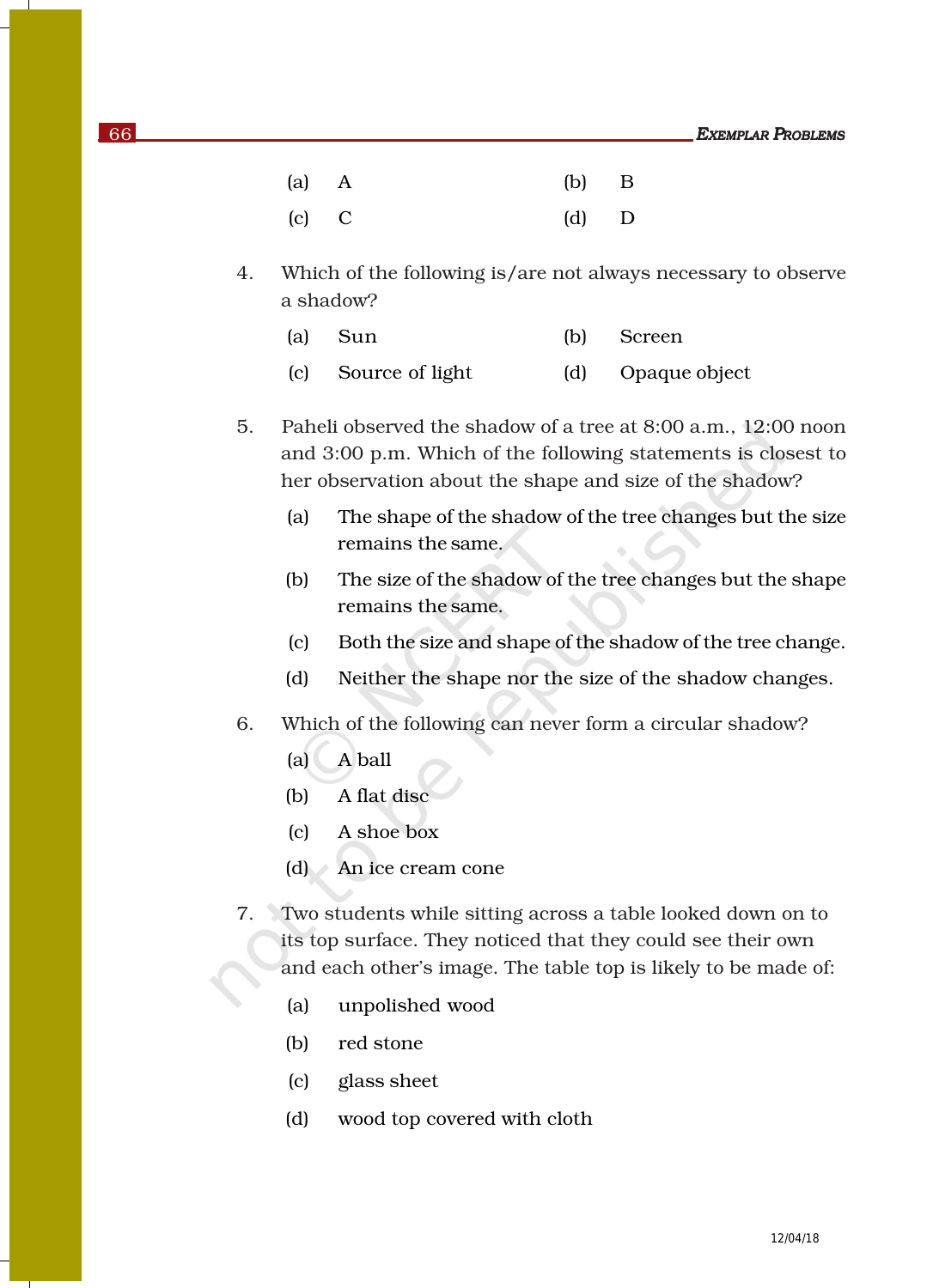### VERY SHORT ANSWER QUESTIONS

8. You have 3 opaque strips with very small holes of different shapes as shown in Fig. 11.5. If you obtain an image of the sun on a wall through these holes, will the image formed by these holes be the same or different?



*Fig. 11.5 Fig. 11.5Fig.* 

9. Observe the picture given in Fig. 11.6. A sheet of some material is placed at position 'P', still the patch of light is obtained on the screen. What is the type of material of this sheet?



*Fig. 11.6 Fig. 11.6Fig.*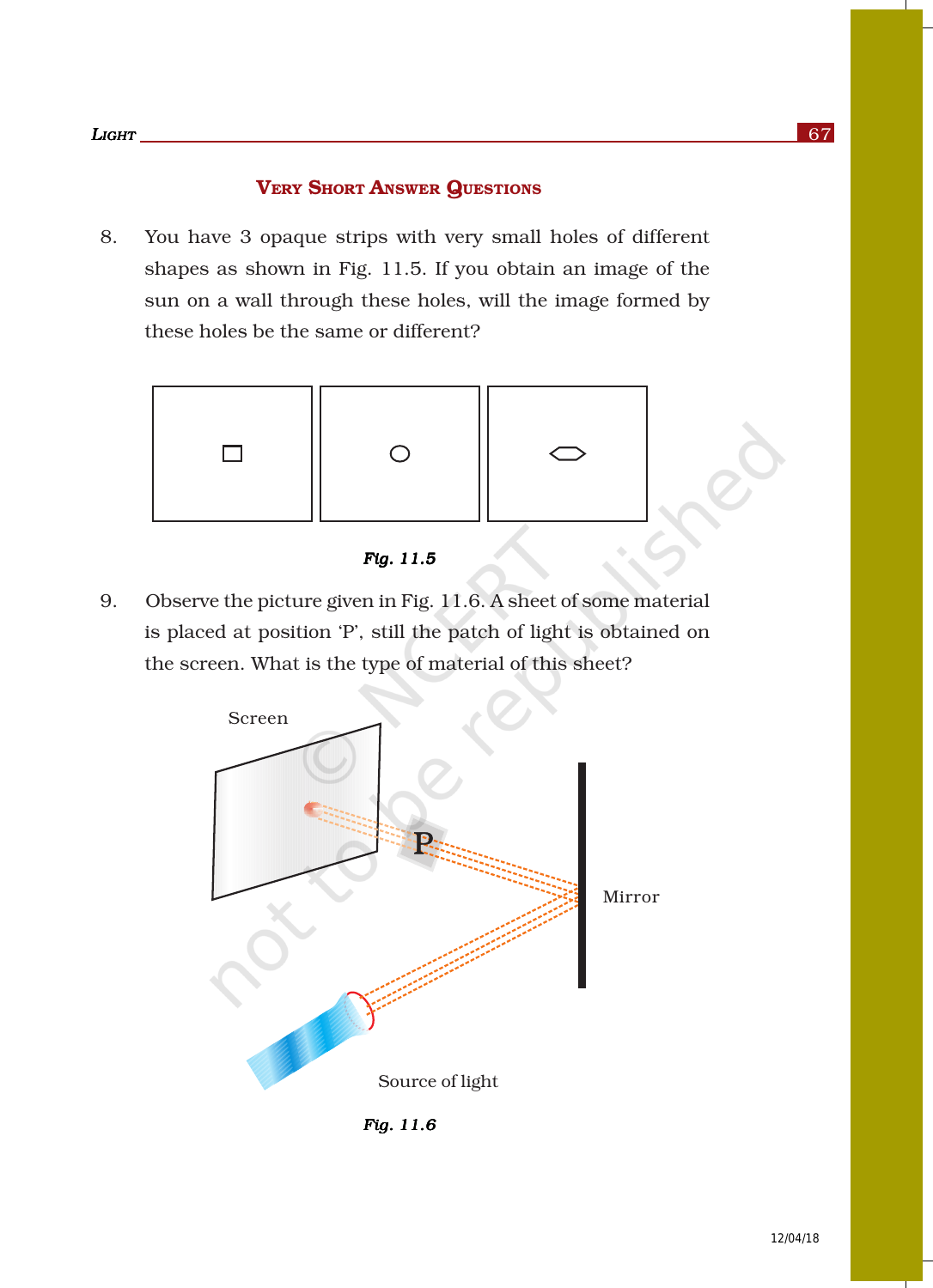10. Three torches A, B and C shown in Fig. 11.7 are switched on one by one. The light from which of the torches will not form a shadow of the ball on the screen.



 $Fig. 11.8$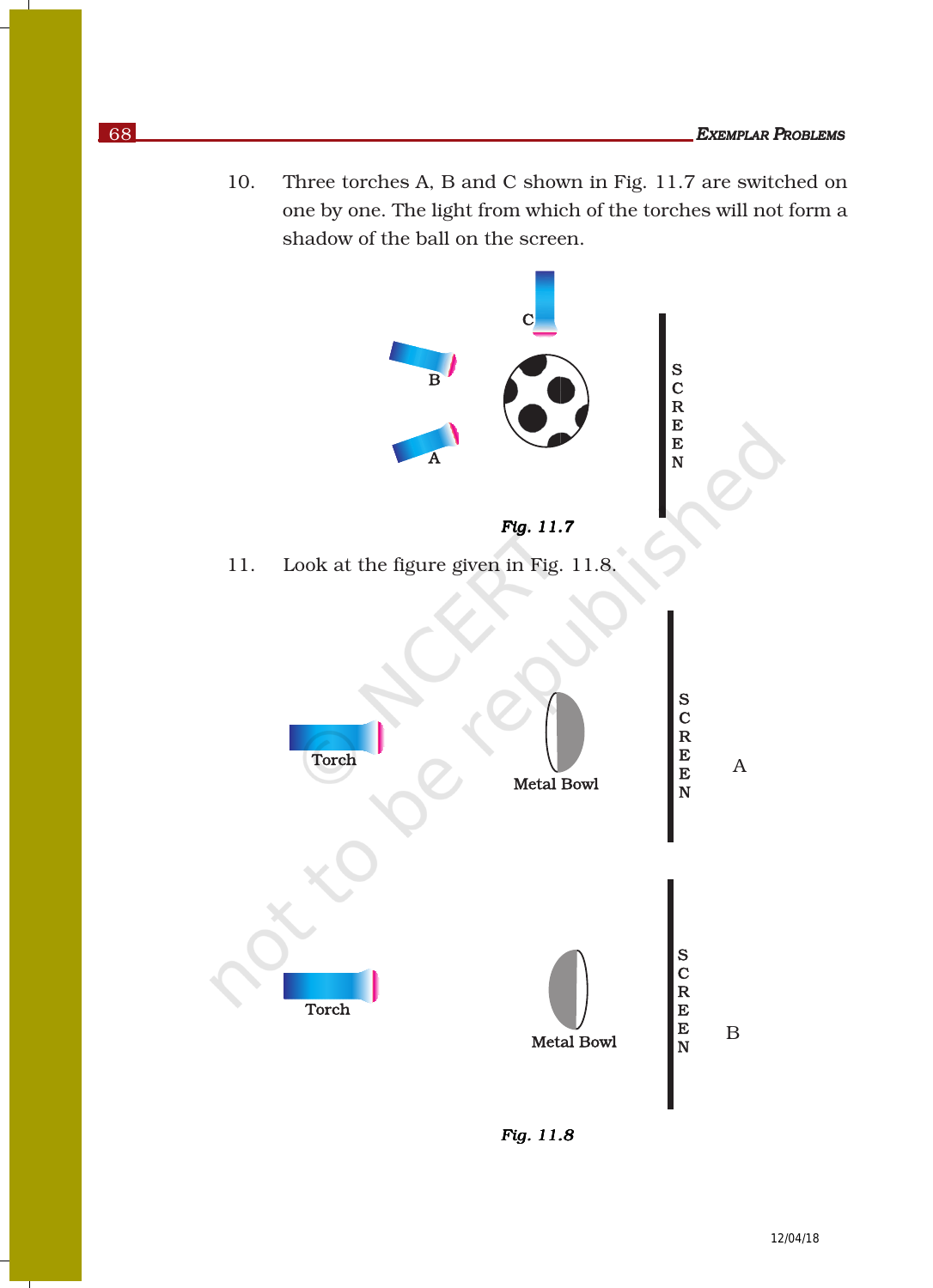Will there be any difference in the shadow formed on the screen in A and B.

#### **SHORT ANSWER QUESTIONS**

- 12. Correct the following statements.
	- (i) The colour of the shadow of an object depends on its colour of the object.
	- (ii) Transparent objects allow light to pass through them partially.
- 13. Suggest a situation where we obtain more than one shadow of an object at a time.
- 14. On a sunny day, does a bird or an aeroplane flying high in the sky cast its shadow on the ground? Under what circumstances can we see their shadow on the ground?
- 15. You are given a transparent glass sheet. Suggest any two ways to make it translucent without breaking it.
- 16. A torch is placed at two different positions A and B, one by one, as shown in Fig. 11.9.



*Fig. 11.9*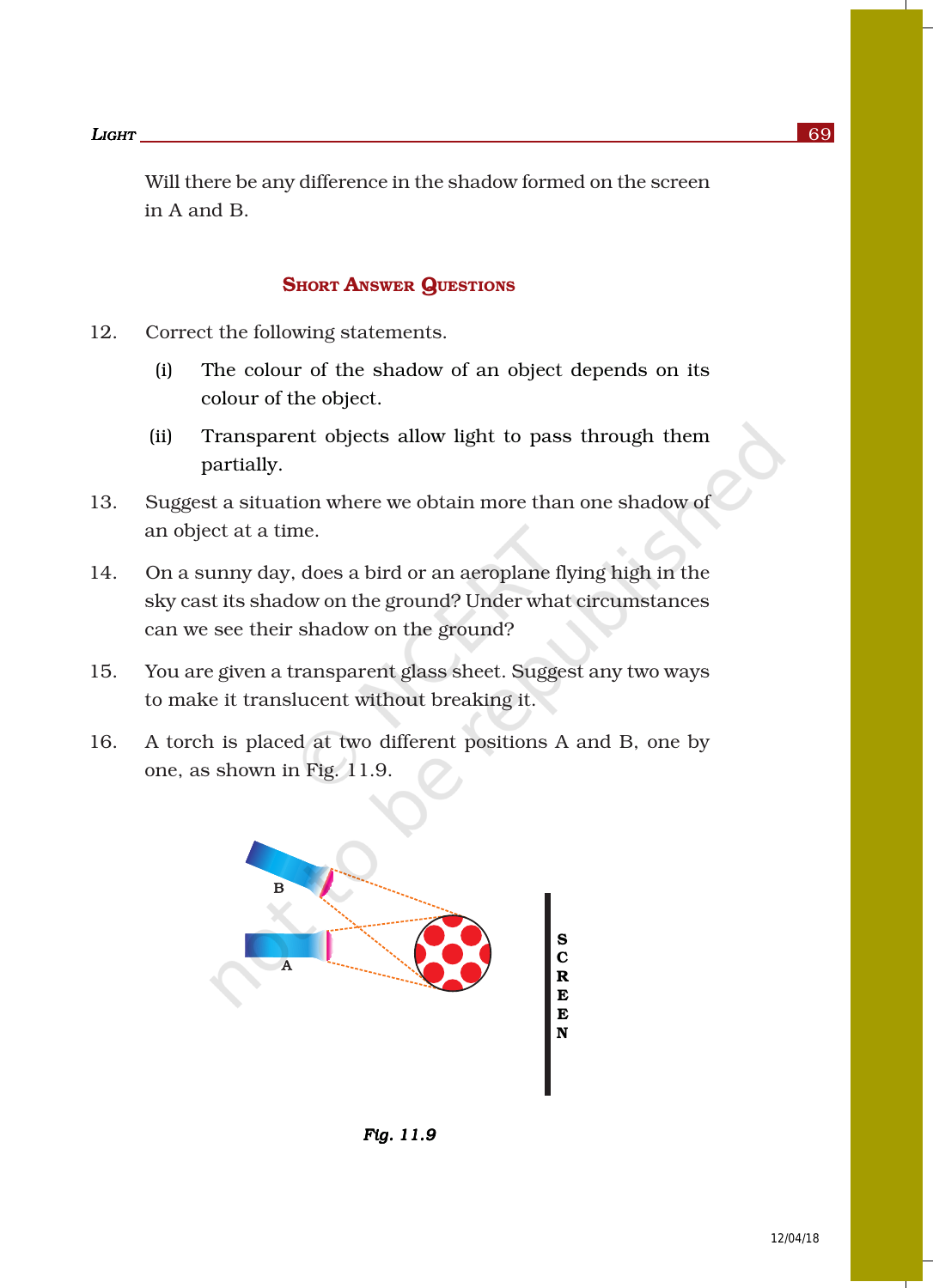The shape of the shadow obtained in two positions is shown in Fig. 11.10.

![](_page_6_Figure_2.jpeg)

Match the position of the torch and shape of the shadow of the ball.

- 17. A student covered a torch with red cellophane sheet to obtain red light. Using the red light she obtains a shadow of an opaque object. She repeats this activity with green and blue light. Will the colour of the light affect the shadow ? Explain.
- 18. Is air around us always transparent? Discuss.
- 19. Three identical towels of red, blue and green colour are hanging on a clothes line in the sun. What would be the colour of shadows of these towels?
- 20. Using a pinhole camera a student observes the image of two of his friends, standing in sunlight, wearing yellow and red shirt respectively. What will be the colours of the shirts in the image?
- 21. In Fig. 11.11, a flower made of thick coloured paper has been pasted on the transparent glass sheet. What will be the shape and colour of shadow seen on the screen?

![](_page_6_Figure_9.jpeg)

S  $\overline{\mathbf{C}}$  $\overline{R}$ <br>E E N

![](_page_6_Figure_11.jpeg)